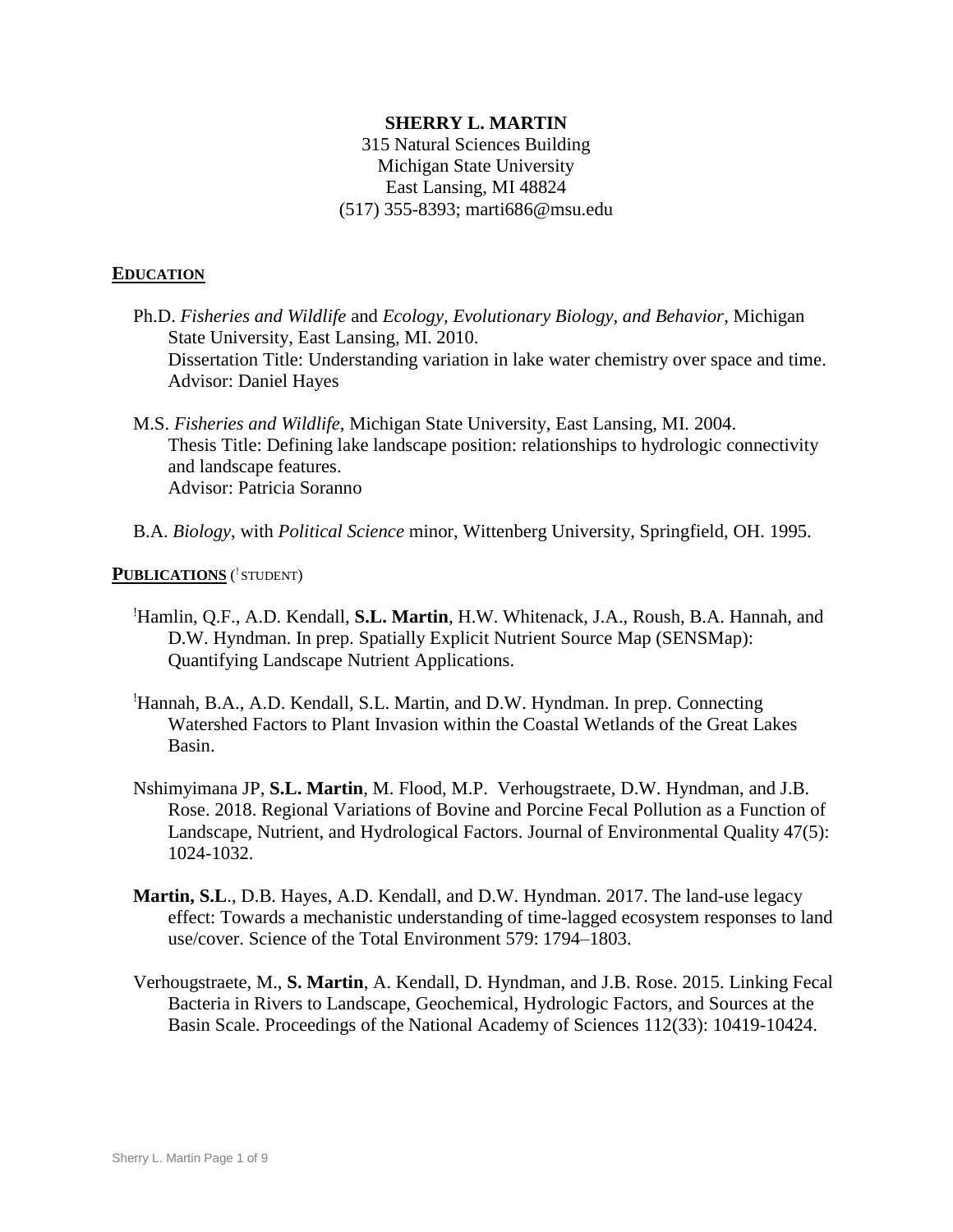- Martin, S.L., B.L. <sup>!</sup>Jasinski, A.D. Kendall, and D.W. Hyndman. 2015. Predicting beaver population dynamics and dam sediment retention using aerial imagery, habitat characteristics, and economic. Landscape Ecology 30(6): 1129-1144.
- Roy, E.D., A.T. Morzillo, F. Seijo, S.M. Walsh, J.M. Rhemtulla, J.C. Milder, T. Kuemmerle, and **S.L. Martin**. 2013. The Elusive Pursuit of Interdisciplinarity at the Human-Environment Interface. BioScience 63(9):745-753.
- Bain, D.J., M.B. Green, J.L. Campbell, J.F. Chamblee, S. Chaoka, J.M. Fraterrigo, S. Kaushal, **S.L. Martin,** T.E. Jordan, A.J. Parolari, W.V. Sobczak, D.E. Weller, W.M. Wollheim, E. Boose, J.M. Duncan, G. Gettel, B. Hall, P. Kumar, J.R. Thompson, J.M. Vose, E.M. Elliott, and D.S. Leigh. 2012. Legacy effects in material flux: Structural catchment changes predate long-term studies. BioScience 62(6): 575-584.
- **Martin, S.L**., D.B. Hayes, D.T. Rutledge, and D.W. Hyndman. 2011. The land-use legacy effect: Adding temporal context to lake chemistry. Limnology and Oceanography 56(6): 2362-2370.
- **Martin, S.L**., P.A. Soranno, K.S. Cheruvelil, and M.T. Bremigan. 2011. Comparing hydrogeomorphic approaches to lake classification: issues of spatial scale and practicality. Environmental Management 48(5): 957-974.
- Soranno, P.A., T. Wagner, **S.L. Martin**, C. Mclean, L.N. Novitski, C. Provence, and A.R. Rober. 2011. Quantifying regional reference conditions for freshwater ecosystem management: A comparison of approaches and future research needs. Lake and Reservoir Management 24:138-148.
- **Martin, S.L.** and G.P. Horst. 2009. Catching the new wave of teaching. Frontiers in Ecology and the Environment. 7(8): 445-446.
- Cheruvelil, K.S., P.A. Soranno, M.T. Bremigan, T. Wagner and **S.L. Martin**. 2008. Grouping lakes for water quality assessment and monitoring: the roles of regionalization and spatial scale. Environmental Management. 41: 425-440.
- **Martin, S.L**. and P.A. Soranno. 2006. Defining lake landscape position: relationships to hydrologic connectivity and landscape features. Limnology and Oceanography. 51: 801- 814.

# **RESEARCH GRANTS** ( ! FUNDED)

2019 CoPI, NSF FRES \$2,348,832 *Carbon Fluxes Down the Hydrologic Connectivity Cascade: Cross-scale Interactions of Water, Nutrients, and Plants in Freshwater Wetlands*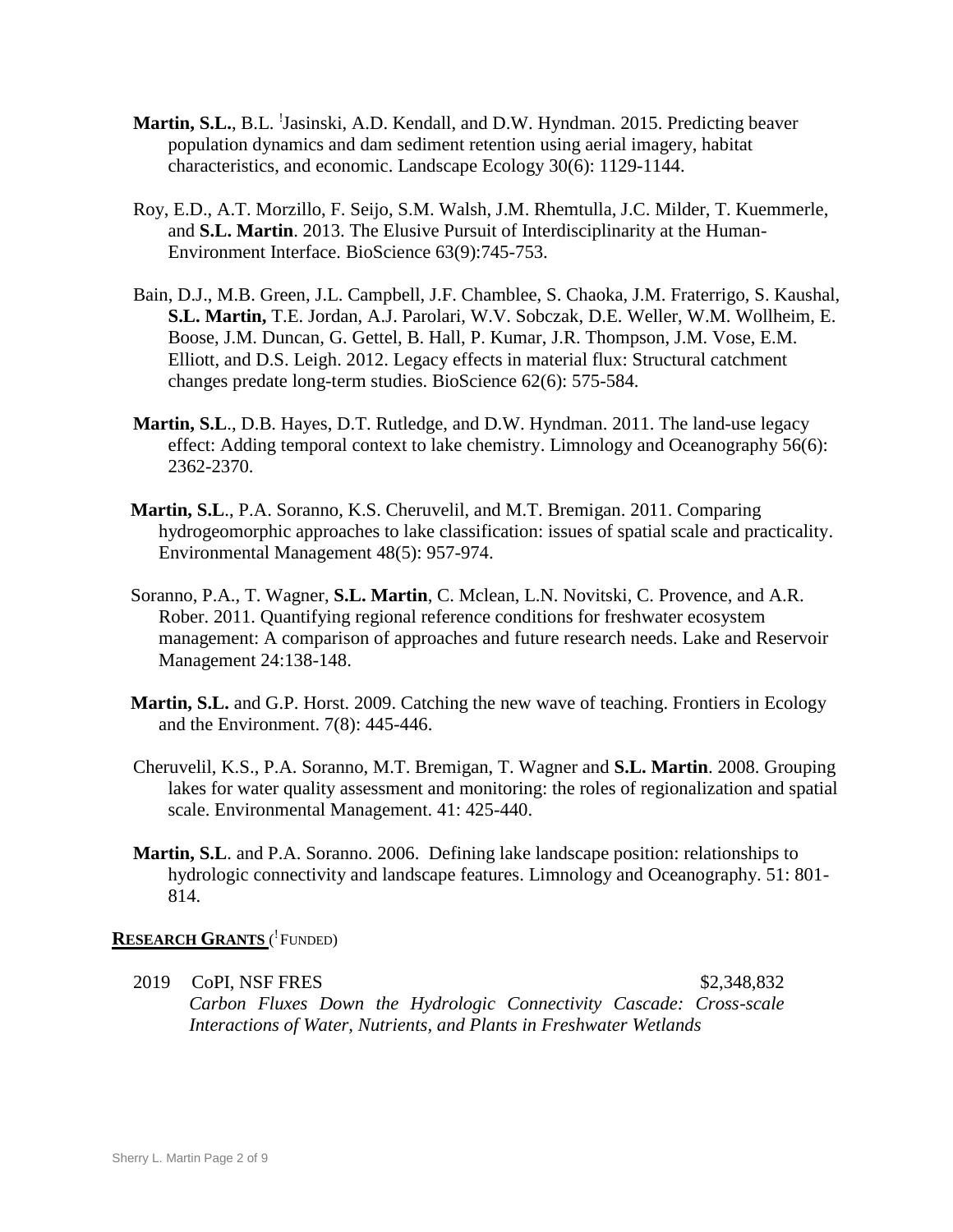| 2018 | CoPI, Higgins Lake Foundation<br>\$29,465<br>Understanding Higgins Lake Water Quality Issues and Identifying<br><b>Contamination Sources</b>                                                                                  |  |
|------|-------------------------------------------------------------------------------------------------------------------------------------------------------------------------------------------------------------------------------|--|
|      | <sup>1</sup> CoPI, NOAA Tipping Points<br>\$10,000<br>Empowering Communities with Online Action Planning Tools: Tipping Points<br>and Indicators for Improving Water Quality across the Great Lake                            |  |
| 2016 | Copi, NASA IDS<br>\$937,962<br>Quantifying how global change and land use legacies affect ecosystem processes<br>at the land water interface across the Great Lakes Basin                                                     |  |
|      | CoPI, NSF Macrosystems<br>\$2,348,832<br>Carbon Fluxes Down the Hydrologic Connectivity Cascade: Cross-scale<br>Interactions of Water, Nutrients, and Plants in Freshwater Wetlands                                           |  |
|      | <sup>1</sup> CoPI, Michigan Corn Growers Association<br>\$105,851<br>Comparing Best Management for Chemical Agricultural Fertilizer and Manure<br>and the impacts on water quality to enhance environmental stewardship       |  |
|      | CoPI, NSF INFEWS<br>\$2,999,904<br>FEW Systems Modeling to Optimize Food Production and Energy Sustainability<br>through Water Resource Recovery                                                                              |  |
|      | 'CoPI, NOAA Tipping Points<br>\$407,568<br>Empowering Communities with Online Action Planning Tools: Tipping Points<br>and Indicators for Improving Water Quality Across the Great Lakes                                      |  |
| 2015 | <sup>1</sup> CoPI, Michigan Corn Growers Association<br>\$29,985<br>Understanding Nutrient Impacts and Sources at the Watershed Scale to Enhance<br><b>Environmental Stewardship</b>                                          |  |
|      | <sup>1</sup> CoPI, Three Lakes Association<br>\$10,433<br>Investigation of Golden Brown Algae in Torch Lake                                                                                                                   |  |
| 2014 | CoPI, NSF Macrosystems Biology<br>\$1,709,258<br>Collaborative Research: Carbon Fluxes Down the Hydrologic Connectivity<br>Cascade: Cross-scale Interactions of Water, Nutrients, and Plants in<br><b>Freshwater Wetlands</b> |  |
| 2013 | <sup>1</sup> CoPI, Higgins Lake Foundation<br>\$32,500<br>Investigating the Influences of Septic Systems on Near-Shore Water Quality and<br>Swimmer's Itch in Higgins Lake, MI                                                |  |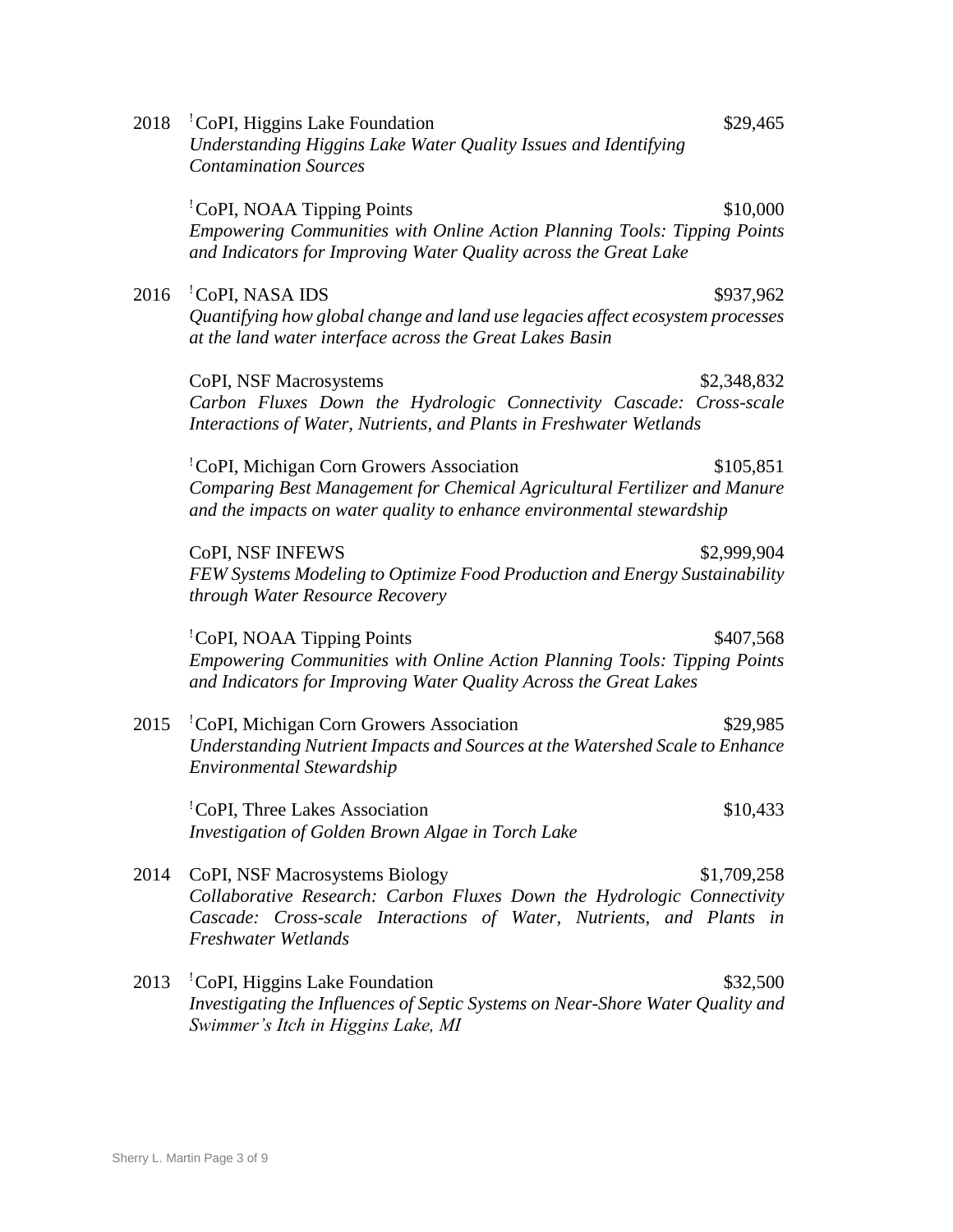2011 **CoPI, NOAA Michigan Sea Grant** \$149,974 *Quantifying the impacts of projected climate changes on the Grand Traverse Bay region: An adaptive management framework*

 ${}^{1}$ Co-Author, EPA STAR  ${}^{5}$   ${}^{5}$   ${}^{5}$   ${}^{5}$   ${}^{5}$   ${}^{5}$   ${}^{5}$   ${}^{5}$   ${}^{5}$   ${}^{5}$   ${}^{5}$   ${}^{5}$   ${}^{5}$   ${}^{5}$   ${}^{5}$   ${}^{5}$   ${}^{5}$   ${}^{5}$   ${}^{5}$   ${}^{5}$   ${}^{5}$   ${}^{5}$   ${}^{5}$   ${}^{5}$   ${}^{5}$   ${}^{5}$   ${}^{5}$   ${}^{5}$ *Forecasting and Evaluating Vulnerability of Watersheds to Climate Change, Extreme Events, and Algal Blooms*

- 2009 !PI, MSU Biogeochemistry Environmental Research Initiative \$3,000 *The Land Use Legacy Effect: including temporal context in understanding lake eutrophication*
- 2007 !PI, MSU Biogeochemistry Environmental Research Initiative \$3,000 *The Land Use Legacy Effect: Including temporal context in understanding lake ecosystem dynamics*

## **AWARDS AND FELLOWSHIPS**

Dissertation Completion Fellowship, Michigan State University. January 2010.

- Graduate School Research Fellowship, Michigan State University. September 2009.
- College of Agriculture and Natural Resources Summer Fellowship, Michigan State University. May 2009.
- Graduate School Research Fellowship, Michigan State University. February 2009.
- Ecology, Evolutionary Biology and Behavior Summer Fellowship, Michigan State University. April 2008.
- Graduate School Summer Fellowship, Michigan State University. April 2008.
- College of Agriculture and Natural Resources Summer Fellowship, Michigan State University. May 2007.
- Best Poster: 2<sup>nd</sup> Annual Department of Fisheries and Wildlife Graduate Student Research Symposium, Michigan State University. February 2007.

#### **TEACHING EXPERIENCE**

*Instructor,* Department of Fisheries and Wildlife, Michigan State University. East Lansing, MI. 2015. FW 419 Applications of Geographic Information Systems to Natural Resources Management.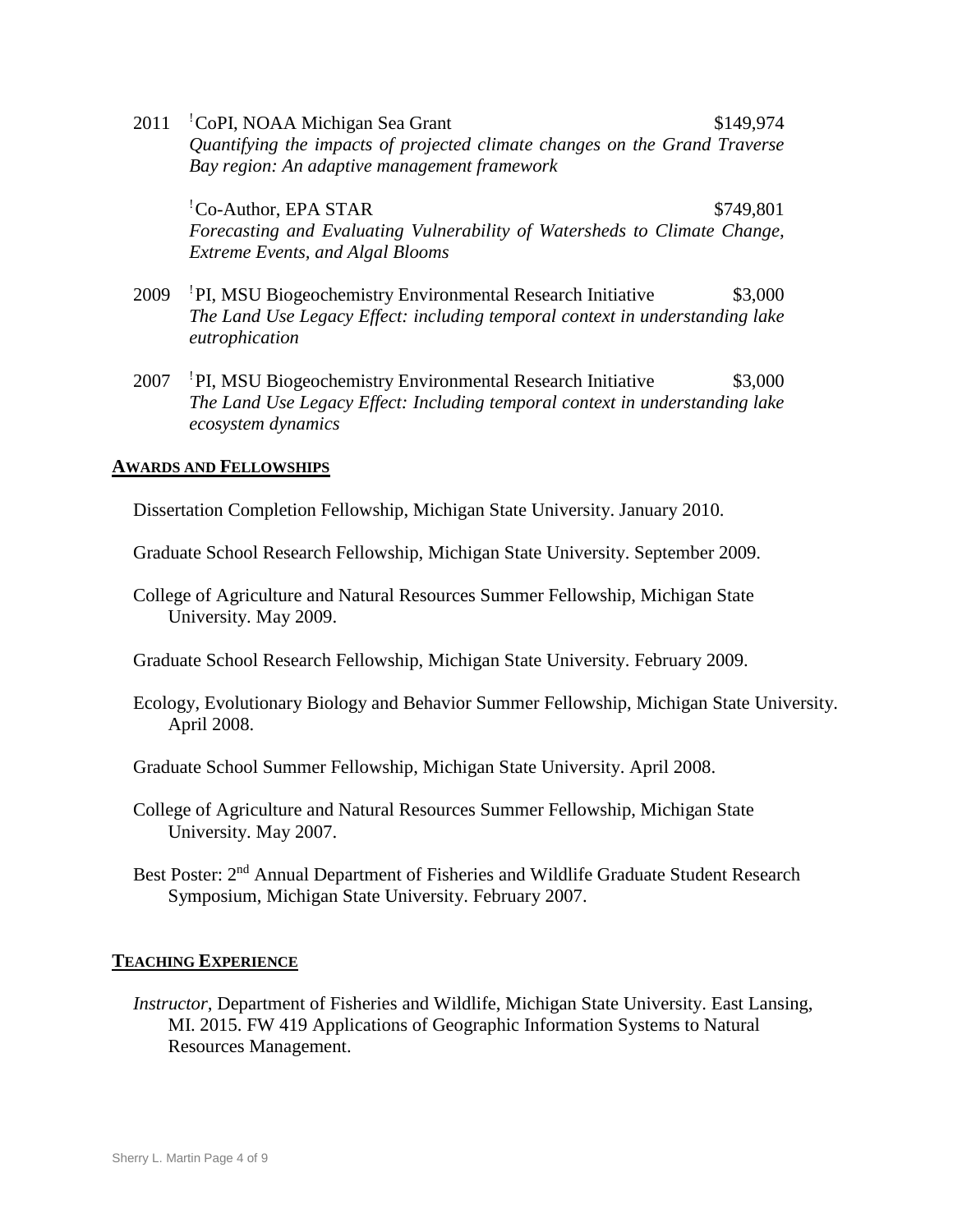- *Instructor,* Department of Fisheries and Wildlife, Michigan State University. East Lansing, MI. 2015. FW 491 Special Topics – Advanced GIS for Ecologists.
- *Invited Guest Lecturer,* Department of Geological Sciences, Michigan State University. East Lansing, MI. 2013-18. GLG 803 Research Training Program.
- *Workshop Organizer and Presenter.* Department of Geological Sciences, Michigan State University. East Lansing, MI. Spring 2014. R Learning Work Group.
- *Invited Guest Lecturer*, Department of Zoology, Michigan State University. East Lansing, MI. August 2009. ZOL 355 Ecology. Lecture title: Landscape Limnology.
- *Instructor*, Department of Biological Sciences, Michigan State University. East Lansing, MI. 2008 (1 semester).
- *Instructor*, Department of Integrative Studies, Michigan State University. East Lansing, MI. 2007-2008 (3 semesters).

*Educator*, Pok-O-MacCready Outdoor Education Camp. Willsboro, NY. 1995.

#### **PROFESSIONAL EXPERIENCE**

- *Research Associate*, Department of Geological Sciences, Michigan State University, East Lansing, MI. 2010-current.
- *Environmental Scientist 3*, Office of Water Quality, Indiana Department of Environmental Management. Indianapolis, IN. 1999-2002.

*Scientist I*, Environmental Health Laboratories. South Bend, IN. 1998-1999.

*Biologist*, Bay Study Group, City of Tampa. Tampa, FL. 1995-1997.

*Researcher*, Department of Public Works, City of Grand Island. Grand Island, NE. 1994.

### **PRESENTATIONS** (\* INVITED, ! STUDENT)

- ! Hamlin, Q.F., A.D. Kendall, **S.L. Martin**, and D.W. Hyndman. Quantifying Nutrient Loading Landscapes using Spatially Explicit Maps in the Great Lakes Basin. AGU Fall Meeting Washington D.C. December 10-14, 2018.
- ! Hannah, B.A., A.D. Kendall, **S.L. Martin**, and D.W. Hyndman. Connecting Watershed Factors to Plant Invasion within the Coastal Wetlands of the Great Lakes Basin. AGU Fall Meeting Washington D.C. December 10-14, 2018.
- ! Wan, L., A.D. Kendall**, Martin, S.L.**, and D.W. Hyndman. Spatially Explicit Modeling of Nutrient Transport in the Great Lakes Basin. AGU Fall Meeting Washington D.C. December 10-14, 2018.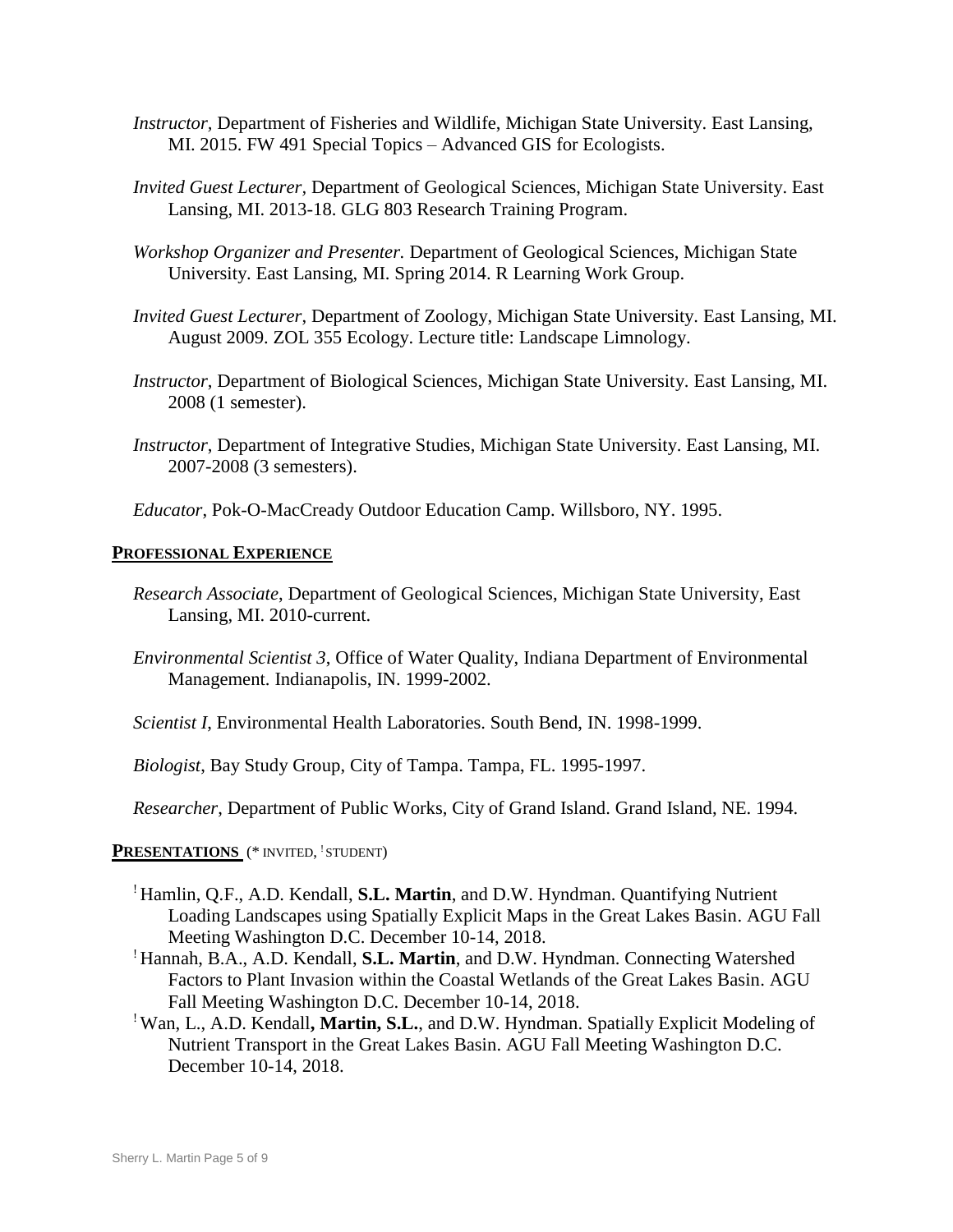- **Martin, S.L.**, A.D. Kendall, and D.W. Hyndman. Land-use legacies, nutrient transport and attenuation along groundwater flowpaths. AGU Fall Meeting Washington D.C. December 10-14, 2018.
- ! Hamlin, Q.F., A.D. Kendall, **S.L. Martin**, and D.W. Hyndman. Quantifying Nutrient Inputs in the Great Lakes Basin with SENSMap (Spatially Explicit Nutrient Source Map). US-IALE Annual Meeting, Chicago, IL. April 8-12, 2018.
- ! Roush, J., A.D. Kendall, and **S.L. Martin**. April soil moisture brings May flowers? An analysis of seasonal soil moisture variation in Northern Michigan. University Undergraduate Research and Arts Forum, East Lansing, MI. April 7, 2017.
- ! Curtis, S. A.D. Kendall, and S.L. Martin. Monitoring the impact of land use on soil temperatures with a soil temperature network in Northern Lower Michigan. University Undergraduate Research and Arts Forum, East Lansing, MI. April 7, 2017.
- ! Hamlin, Q.F., A.D. Kendall, **S.L. Martin**, H.D. Whitenack, and D.W. Hyndman. Spatiallyexplicit modelling of nutrient loading to the landscape in the Great Lakes Basin. AGU Fall Meeting, San Francisco, CA. December 12-16, 2016.
- ! Flood, M., T. Aw, **S. Martin**, and J.B. Rose. Understanding Fecal Pollution Sources at the Watershed Scale using Microbial Source Tracking (MST) to Enhance Environmental Stewardship. The International Water Association World Water Congress, Brisbane, Australia. October 9-13, 2016.
- **Martin, S.**, J. Rose, M. Flood, T. Aw, D. Hyndman. Using Microbial Source Tracking to Enhance Environmental Stewardship of Agriculture. EGU General Assembly, Vienna, Austria. April 18-22, 2016.
- ! Moule, H., A. Kendall, **S. Martin**. Defining the Groundwatershed and Quantifying its Relevance for Managing Surface Water Quality and Quantity. University Undergraduate Research and Arts Forum, East Lansing, MI. April 8, 2016.
- ! Hull, J., A. Kendall, **S. Martin**, A. Kuhl. Soil Temperature Responses to Land Use and Climate Variability in the Grand Traverse Bay Region. University Undergraduate Research and Arts Forum, East Lansing, MI. April 8, 2016.
- **\*** Rose, J., **S. Martin,** M. Flood, T. Aw, D. Hyndman. Understanding Nutrient Impacts and Sources at the Watershed Scale to Enhance Environmental Stewardship. Michigan Corn Marketing Association Annual Meeting, Lansing, MI. January 7, 2016.
- \*Currie, W., L. Bourgeau-Chavez, K. Elgersma, N. French, D. Goldberg, S. Hart, D. Hyndman, A. Kendall, **S. Martin**, and J. Martina. Linking a large-watershed hydrogeochemical model to a wetland community-ecosystem model to estimate plant invasion risk in the coastal Great Lakes region, USA. AGU Fall Meeting, San Francisco, CA. December 15-19, 2014.
- Stevenson, R.J., D. Hyndman, J. Qi, P. Esselman, L. Novitski, A. Kendall, **S. Martin**, and S. Lin. Relating nearshore algal blooms determined using satellite imagery to nutrient loading, watershed land use and storm events. AGU Fall Meeting, San Francisco, CA. December 15-19, 2014.
- \* Verhougstraete, M., **S. Martin**, A. Kendall, D. Hyndman, and J. Rose. Microbial tipping points of escherichia coli and human specific bacteria in great lakes river systems. Joint Aquatic Sciences Meeting, Portland, OR. May 18-23, 2014.
- \* Kendall, A. D., **S.L. Martin**, E.C. Luscz, and D.W. Hyndman. Identifying stream nutrient tipping points from spatially explicit source mapping in the US Great Lakes basin. Joint Aquatic Sciences Meeting, Portland, OR. May 18-23, 2014.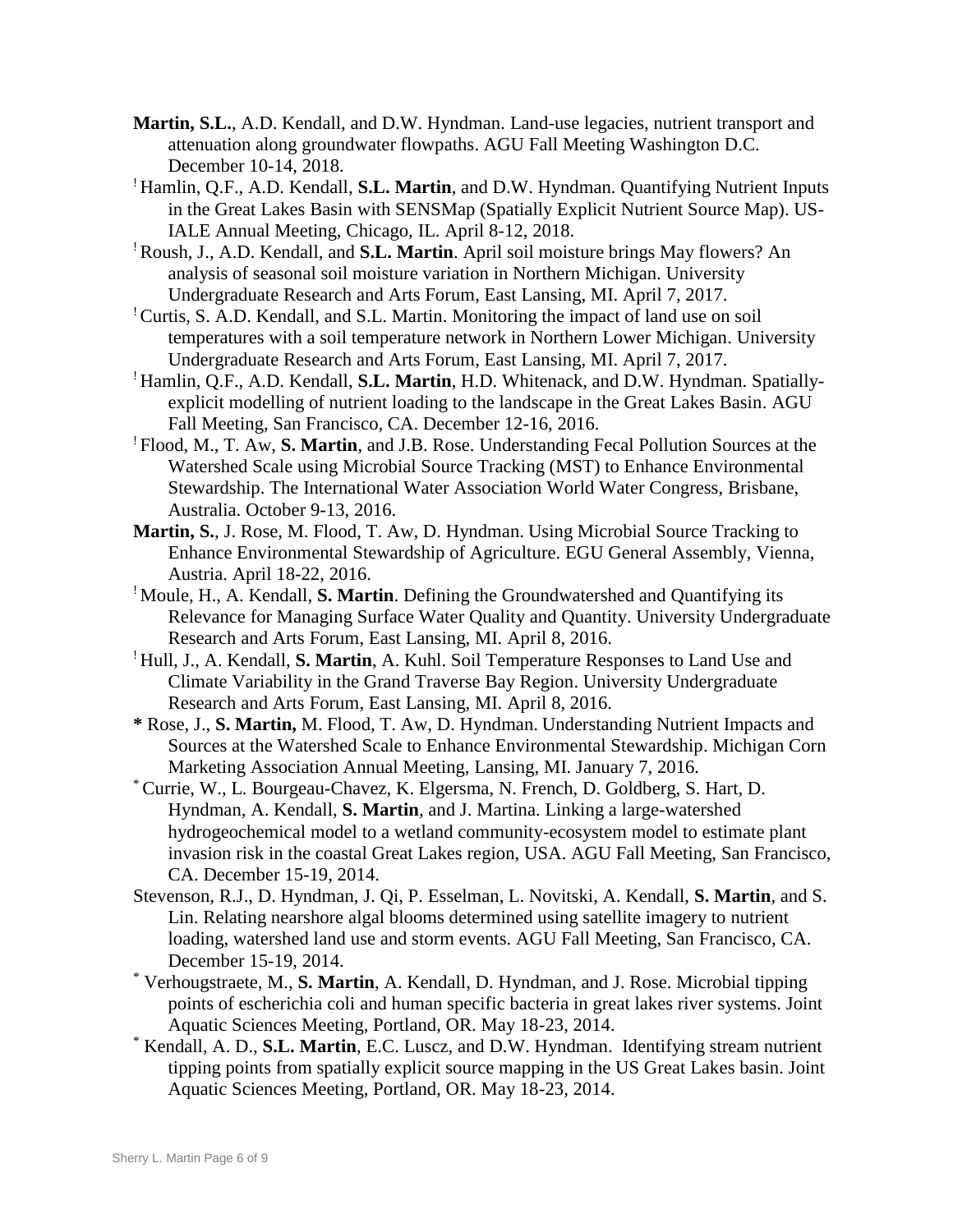- ! Bailey, L., A.D. Kendall, and **S.L. Martin**. Understanding current and historical hydrology of the Boardman-Charlevoix and Jordan watersheds. Michigan State University Undergraduate Research and Arts Forum. April 4, 2014.
- ! Celovsky, H., A.D. Kendall, and **S.L. Martin**. Nutrient and contaminant detention time through a dam: model development. Michigan State University Undergraduate Research and Arts Forum. April 4, 2014.
- ! Lee, C.I., **S.L. Martin**, A.D. Kendall, D.W. Hyndman. Historical climate and streamflow trends in the Grand Traverse Bay Region.  $47<sup>th</sup>$  Annual Meeting of the North-Central Section of the Geological Society of America, Kalamazoo, MI. May 2-3, 2013.
- ! Jasinksi, B.L., A.D. Kendall, **S.L. Martin**, D.W. Hyndman. A history of beaver activity in the Jordan River watershed: Spatial distribution, succession, and sediment. 47<sup>th</sup> Annual Meeting of the North-Central Section of the Geological Society of America, Kalamazoo, MI. May 2-3, 2013.
- **\*** Hyndman, D.W., A.D. Kendall, **S.L. Martin**, E. Dreelin, P. Norris, J. Rose, S. U'Ren, M. Verhougstraete, and R.J. Stevenson. Observed and Projected Impacts of Climate Change on the Grand Traverse Bay Region. 6<sup>th</sup> Annual Freshwater Summit, Traverse City, MI. November 1, 2013.
- **Martin, S.L.**, D.B. Hayes, A.D. Kendall, D.T. Rutledge, B.C. Pijanowski, and D.W. Hyndman. Land-use legacies and ecosystem tipping points. 56<sup>th</sup> Annual Conference on Great Lakes Research, West Lafayette, IN. June 2-6, 2013.
- Kendall, A.D., E.C. Luscz, **S.L. Martin**, and D.W Hyndman. From Landscape Application to the River Mouth: A Fully Explicit Simulation of Nutrient Loads Across Lower Michigan, USA. 56<sup>th</sup> Annual Conference on Great Lakes Research, West Lafayette, IN. June 2-6, 2013.
- Stevenson, R.J, L. Novitski, D. Hyndman, J. Qi, P. Esselman,A.D. Kendall, S. Lawawirojwong, E.C. Luscz, **S.L. Martin**, and T. Suepa. Relating Coastal Algal Blooms to Rivers, Nutrients, Watershed Land Use, and Storm Events. 56<sup>th</sup> Annual Conference on Great Lakes Research, West Lafayette, IN. June 2-6, 2013.
- Verhougstraete M., **S.L. Martin**, A.D. Kendall, D.W. Hyndman, and J.B. Rose. Microbial Responses to Land, Physical, Chemical, Environmental, and Hydrological Factors. 56<sup>th</sup> Annual Conference on Great Lakes Research, West Lafayette, IN. June 2-6, 2013.
- **\* Martin, S.L.**, E. Luscz, M. Verhougstaete, A.D. Kendall, D.W. Hyndman. Estimating statewide septic system locations and linkages to pathogens. Michigan Environmental Health Association Annual Education Conference, Rochester, MI. March 20-22, 2013.
- \* Hyndman, D.W., A.D. Kendall, **S.L. Martin**, B. Basso, and R. Nagelkirk. Understanding, Preparing for and Adapting to 21st Century Changes in the Great Lakes Regional Water Resources. 5th Annual Freshwater Summit, Traverse City, MI. October 26, 2012.
- Dahl, T.A., A.D. Kendall, **S.L. Martin**, and D.W. Hyndman. Anthropogenic impacts on hydrology and sediment transportation in a baseflow-dominated river. AGU Fall Meeting, San Francisco, CA. December 2012.
- Luscz, E., A.D. Kendall, **S.L. Martin**, and D.W. Hyndman. Modeling Nutrient Loading to Watersheds in the Great Lakes Basin: A Detailed Source Model at the Regional Scale. AGU Fall Meeting, San Francisco, CA. December 5-9, 2011.
- Hyndman, D.W., A.D. Kendall, **S.L. Martin**, B. Jasinksi, R.van Dam, and W. Wood. Perspectives on changes in the Jordan River watershed: Where did the sand come from? Final presentation to the Friends of the Jordan River Watershed, November 7, 2011.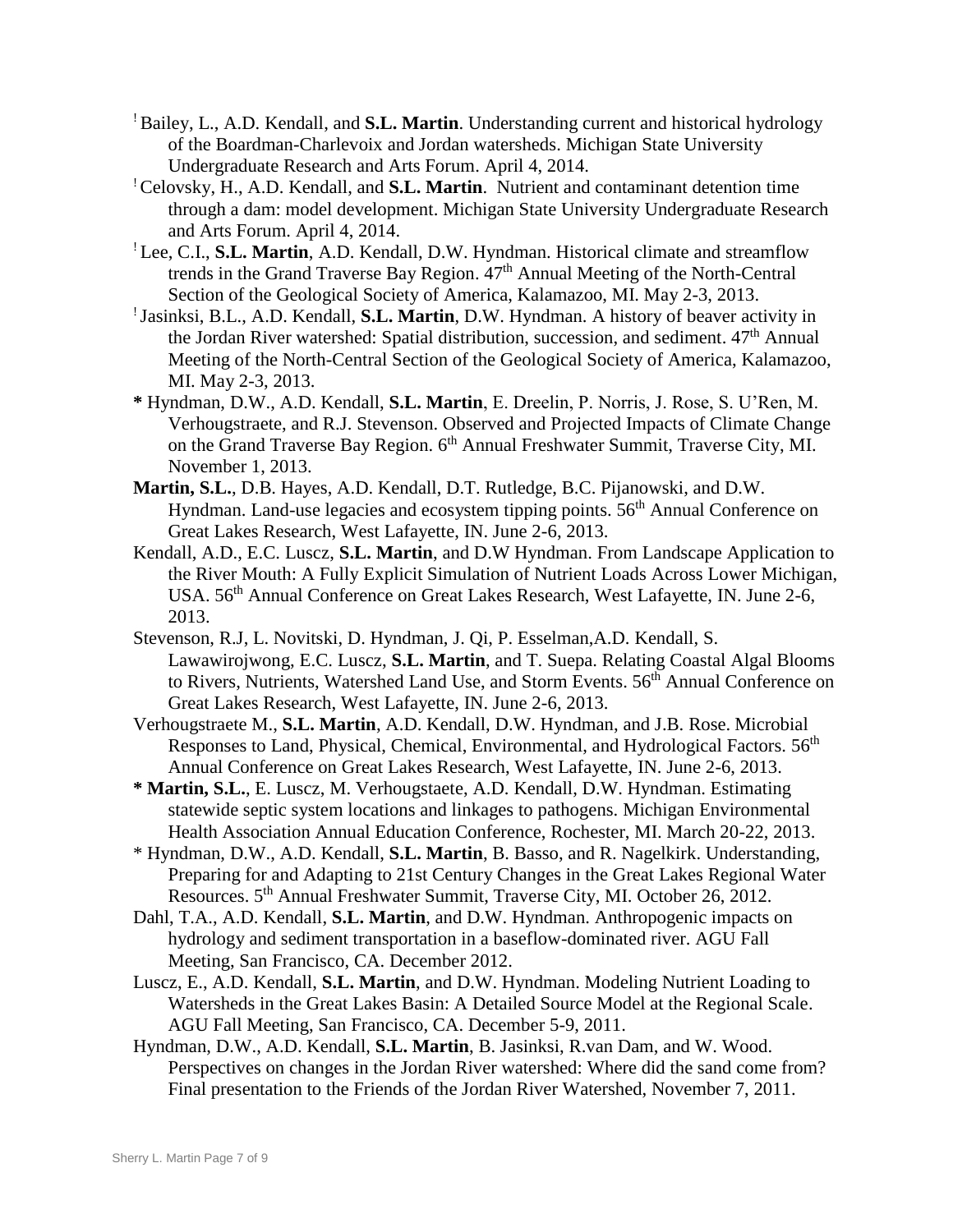- Verhougstraete, M., **S.L. Martin**, A.D. Kendall, D.W. Hyndman, and J. Rose. A biogeological survey: Understanding water quality using a process based approach. 16<sup>th</sup> Annual International Symposium on Health-Related Water Microbiology, Rotura, New Zealand. September 18-23, 2011.
- !Chrisman, R., A.D. Kendall, **S.L. Martin**, and D.W. Hyndman. Towards an understanding of biogeochemical pathways and processes across lower Michigan streams: A baseflow baseline. Michigan State University Undergraduate Research and Arts Forum. April 8, 2011.
- **Martin, S.L.**, A.D. Kendall, R.L. Van Dam, and D.W. Hyndman. Land use and climate change impacts on streamflow and sediment transport in a groundwater-dominated watershed. AGU Fall Meeting, San Francisco, CA. December 13-17, 2010.
- Hyndman, D.W., R.L. Van Dam, A.D. Kendall, and **S.L. Martin**. Hydrology of the Jordan River. Friends of the Jordan River Watershed Meeting, East Jordan, MI. October 28, 2010
- **Martin, S.L.** The Land Use Legacy Effect: including temporal context in understanding lake eutrophication. Great Lakes Regional Biogeochemistry Symposium. W. K. Kellogg Biological Station, MI. May 28-29, 2009.
- **Martin, S.L.** The Land Use Legacy Effect: including temporal context in understanding lake eutrophication. 57th Annual North American Benthological Society Meeting. Grand Rapids, MI. May 16-23, 2009.
- **Martin, S.L.** The Land Use Legacy Effect: including temporal context in understanding lake eutrophication. US-International Association of Landscape Ecologists Annual Conference. Snowbird, UT. April 12-16, 2009.
- **Martin, S.L.**, P.A., Soranno, K.S. Cheruvelil and M.T. Bremigan. Lake classification: comparison of approaches and implications for lake management. Michigan Department of Natural Resources Joint Research/Biologist Meeting. Roscommon, MI. October 6-8, 2008.
- **Martin, S.L.**, P.A. Soranno, K.S. Cheruvelil and M.T. Bremigan. A comparison of landscapebased lake classifications for understanding variation in lake water chemistry and clarity. 2<sup>nd</sup> Annual Department of Fisheries and Wildlife Graduate Student Research Symposium. East Lansing, MI. February 16, 2007.
- **Martin, S.L.**, P.A. Soranno, K.S. Cheruvelil and M.T. Bremigan. A comparison of landscapebased lake classifications for understanding variation in lake water chemistry and clarity. American Society of Limnology and Oceanography Summer Aquatic Sciences Meeting 2006. Victoria, British Columbia. June 4-9, 2006.
- \*Cheruvelil, K.S., P.A. Soranno, M.T. Bremigan, K.E. Webster, T. Wagner and **S.L. Martin**. The roles of regionalization and spatial scale for national lake classification and assessment. EPA Region 5 -- 5th Annual Surface Water Monitoring and Standards (SWiMS) Meeting. Chicago, IL. February 1-3, 2006.
- Cheruvelil, K.S. P.A. Soranno, M.T. Bremigan, T. Wagner and **S.L. Martin**. Grouping lakes for water quality assessment and monitoring: The role of regionalization. North American Lake Management Society 25th Annual Meeting. Madison, WI. November 9-11, 2005
- **Martin, S. L.,** and Soranno, P. A. Lake landscape position: relationships to hydrologic connectivity and landscape features. Presented at the American Society of Limnology and Oceanography Aquatic Sciences Meeting, Salt Lake City, UT. February 20-25, 2005.